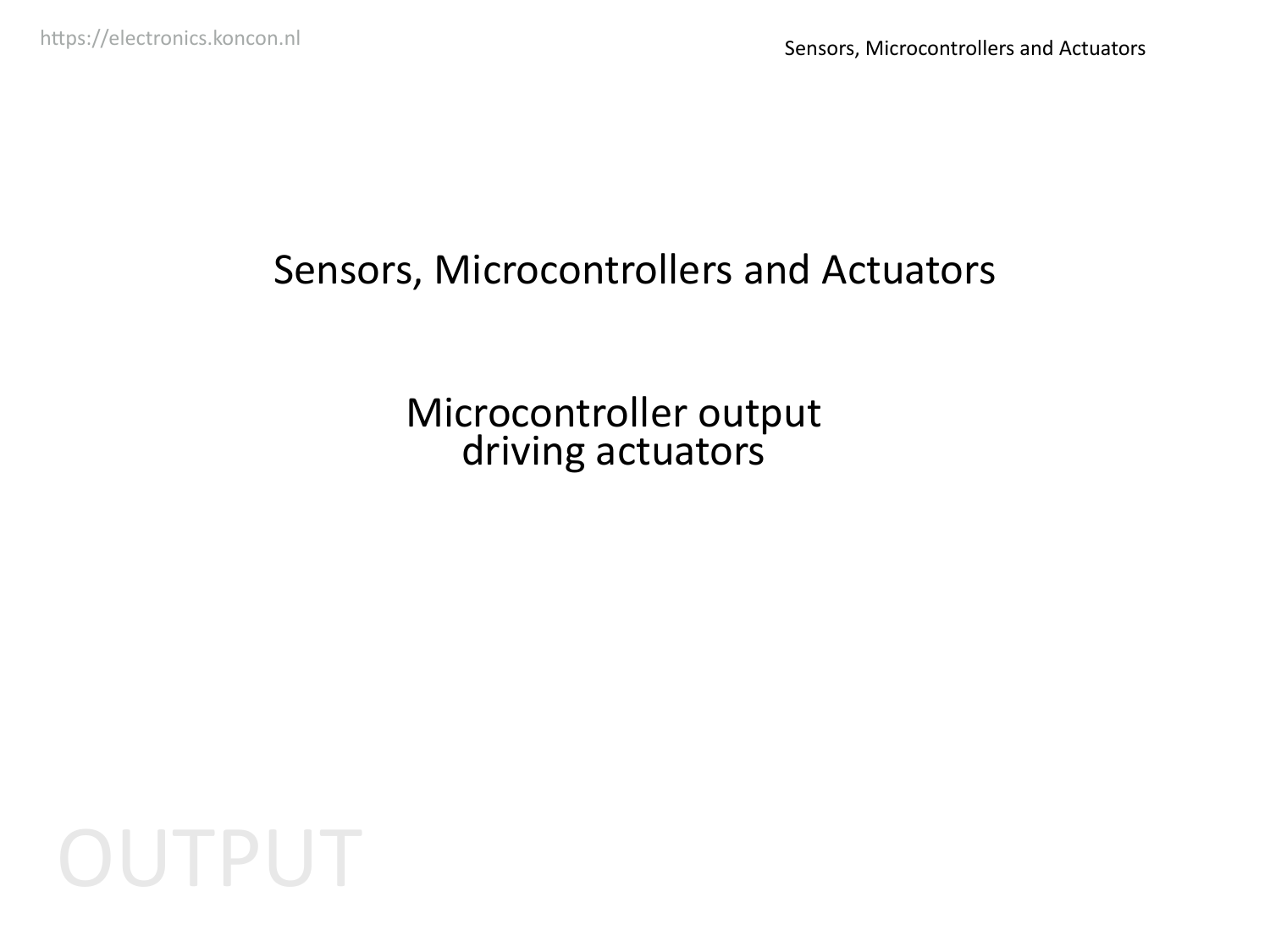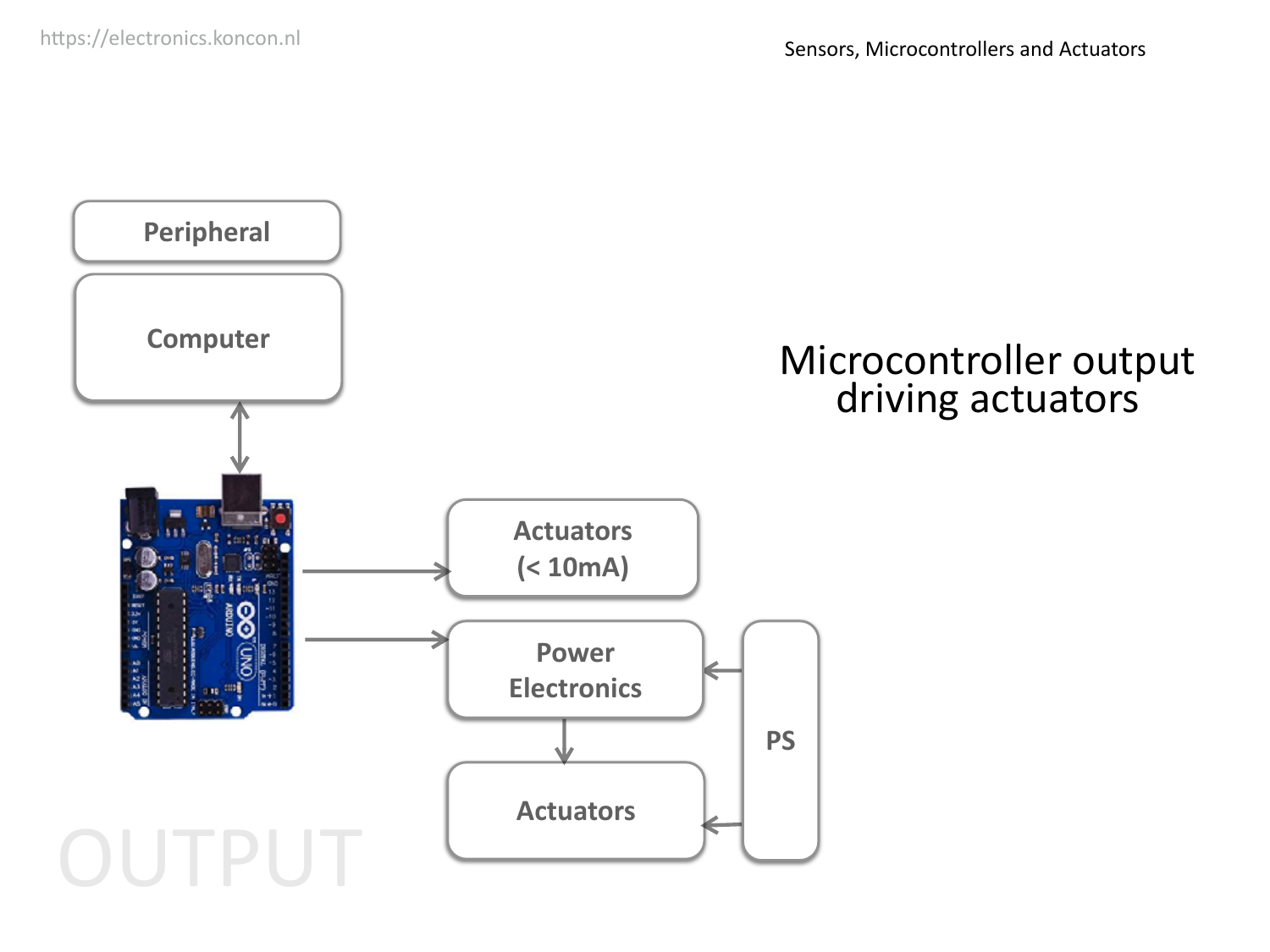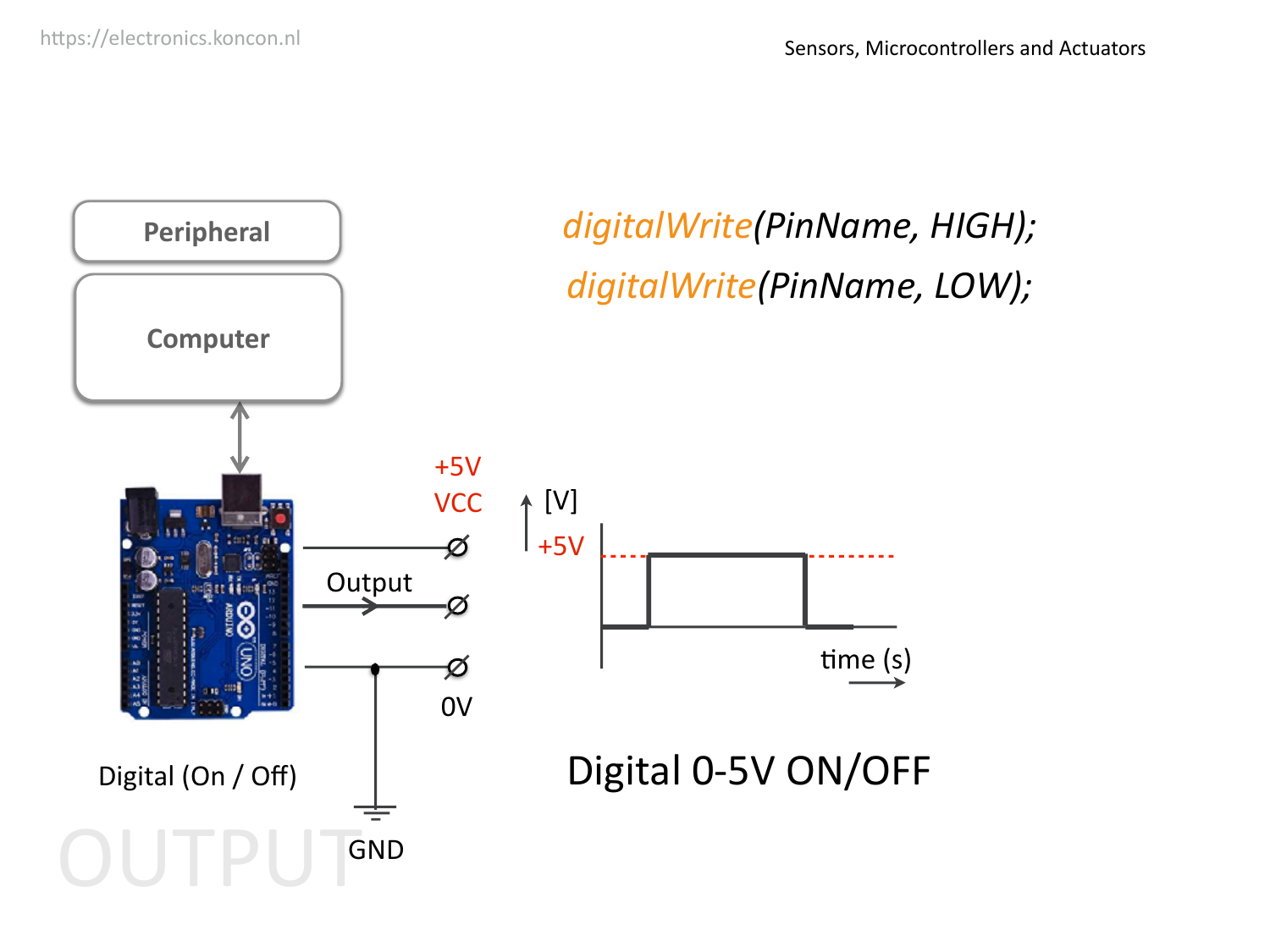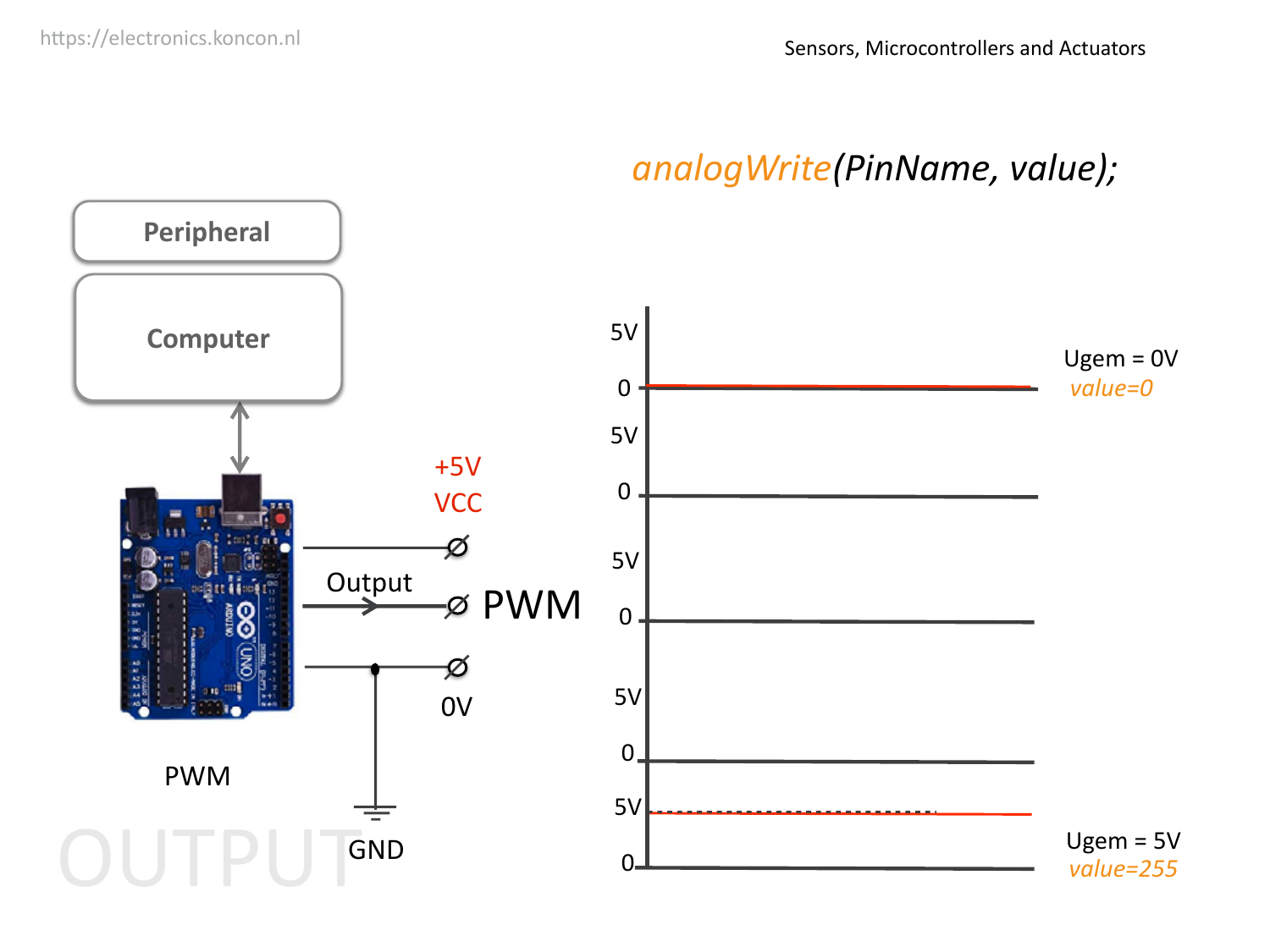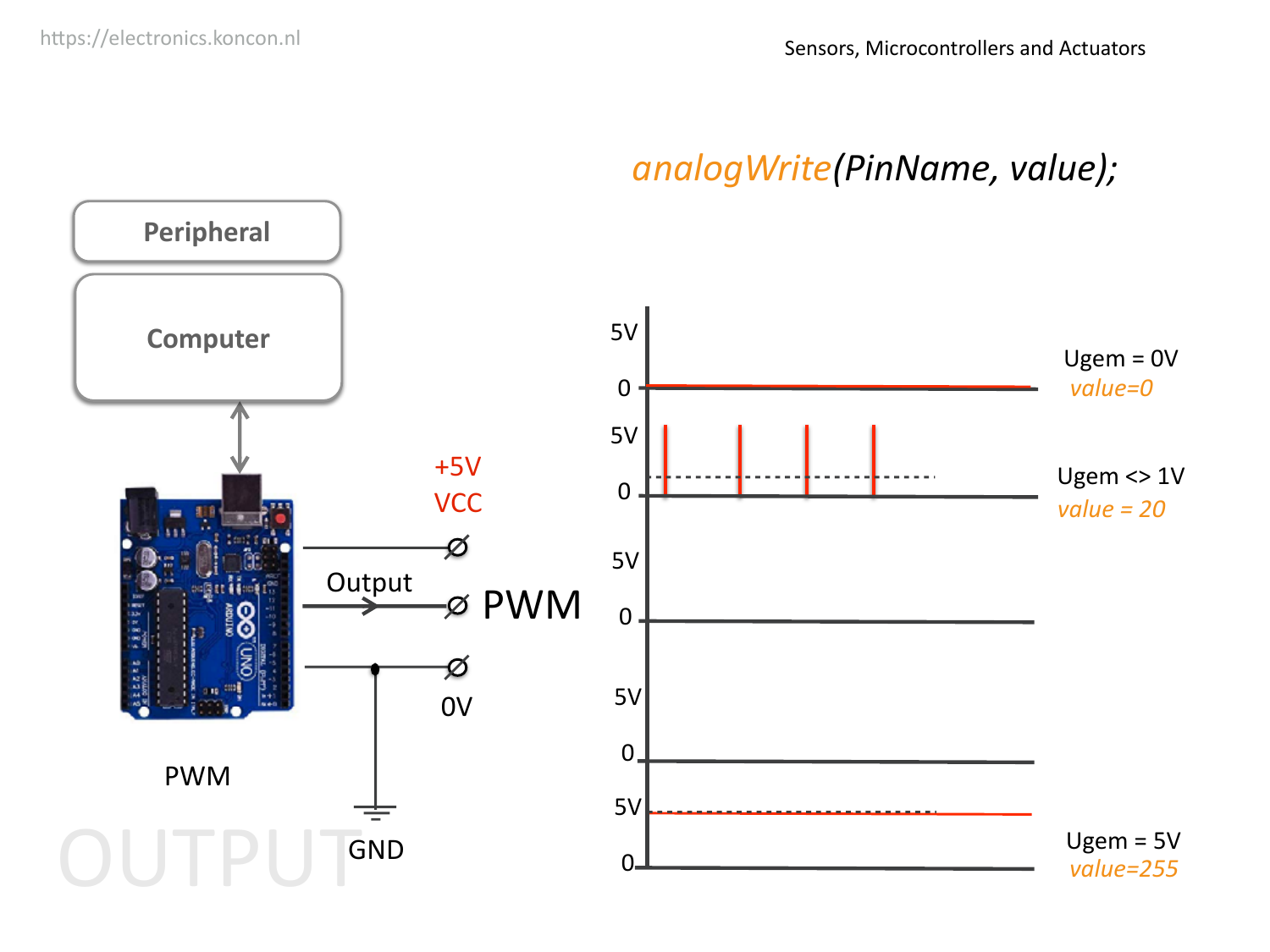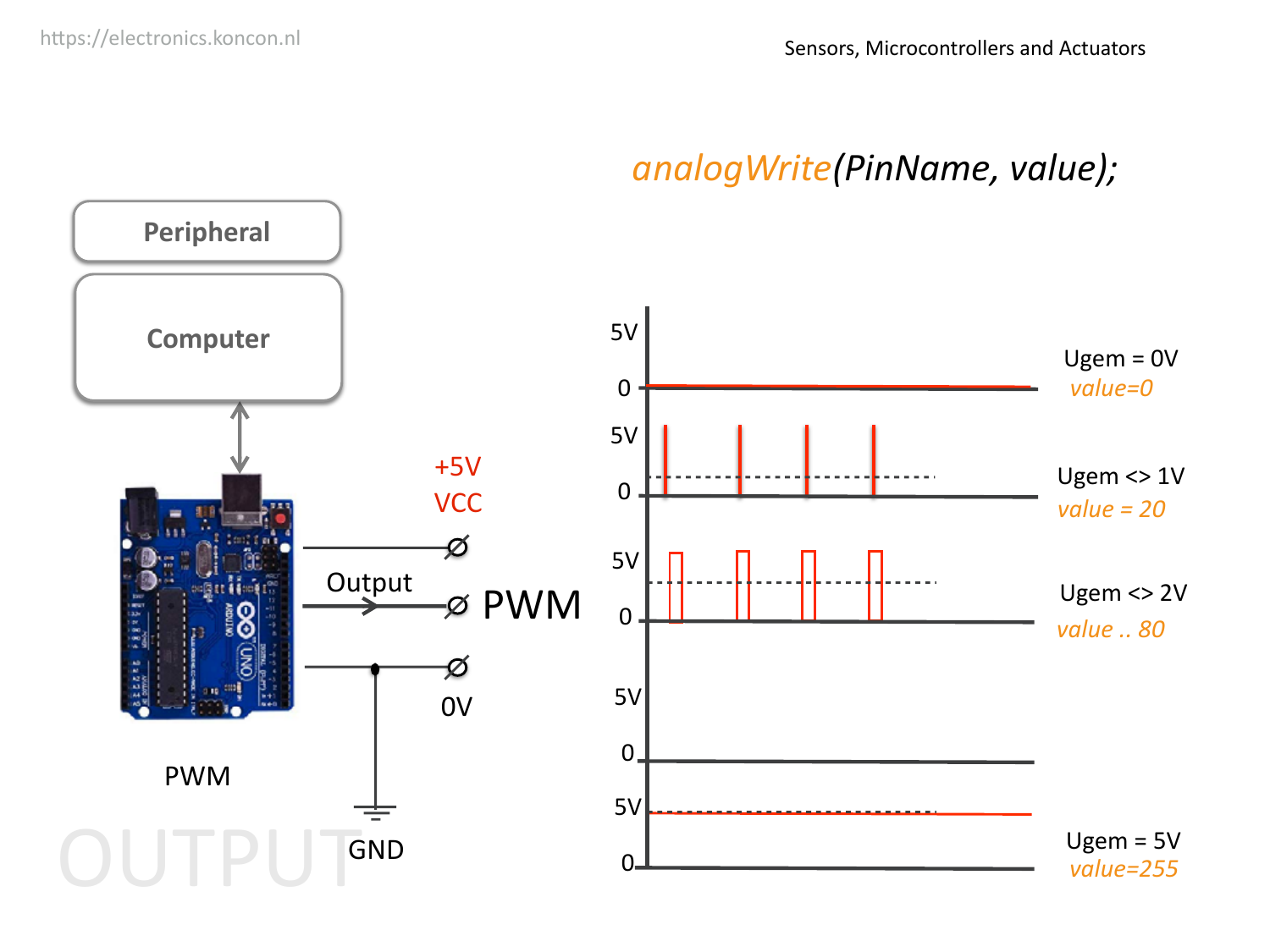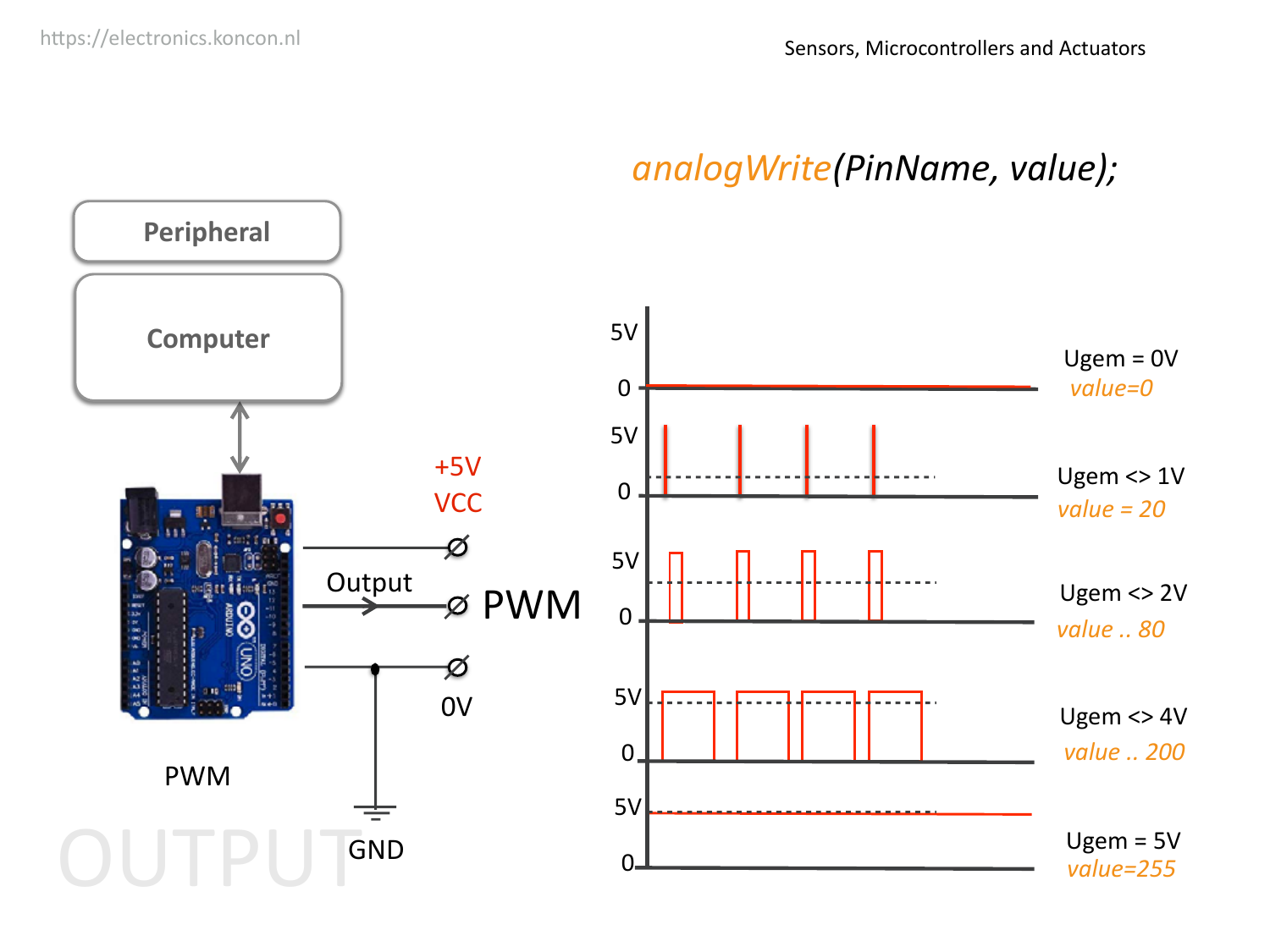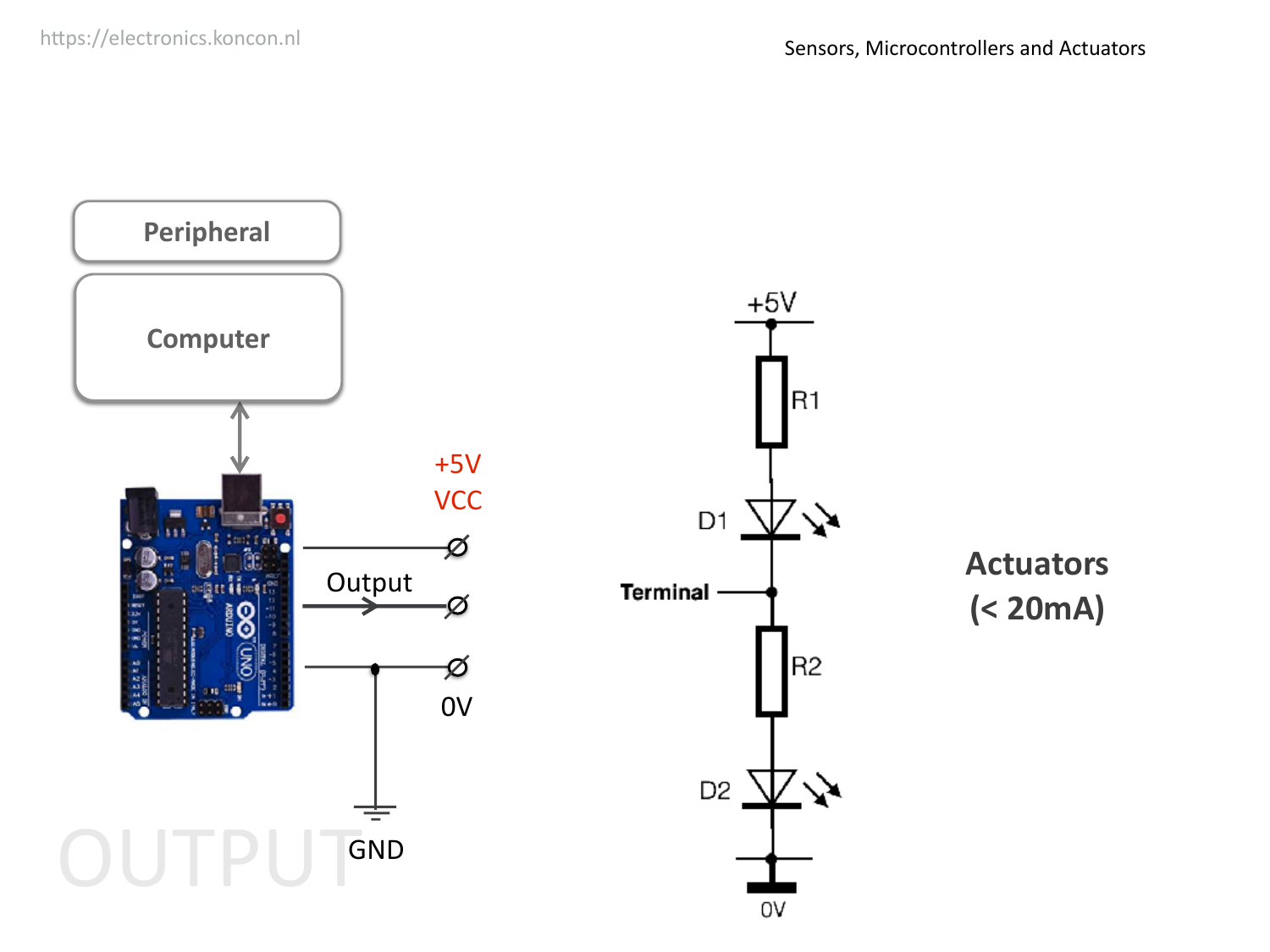

**Peripheral** All processes that ask **MORE** than 20mA **Computer**  $\qquad$  **Computer**  $\qquad$  **Computer**  $\qquad$ +5V **VCC** 5V/20mA **Proces (24V/1A) (e.a. big DC motor)** Ø 0V GND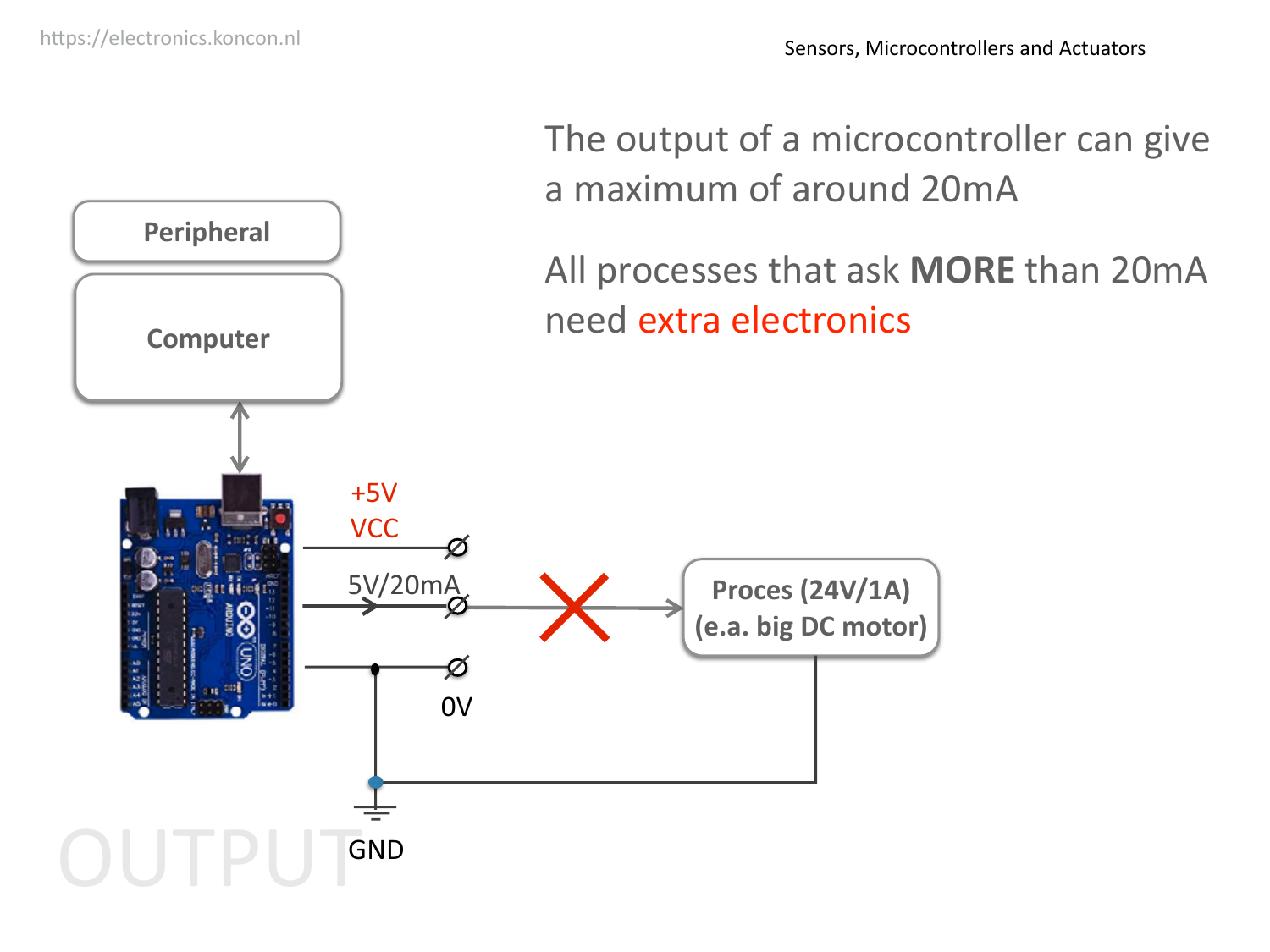**Peripheral**



All processes that ask **MORE** than **Computer**  $\vert$  10mA, do need extra electronics

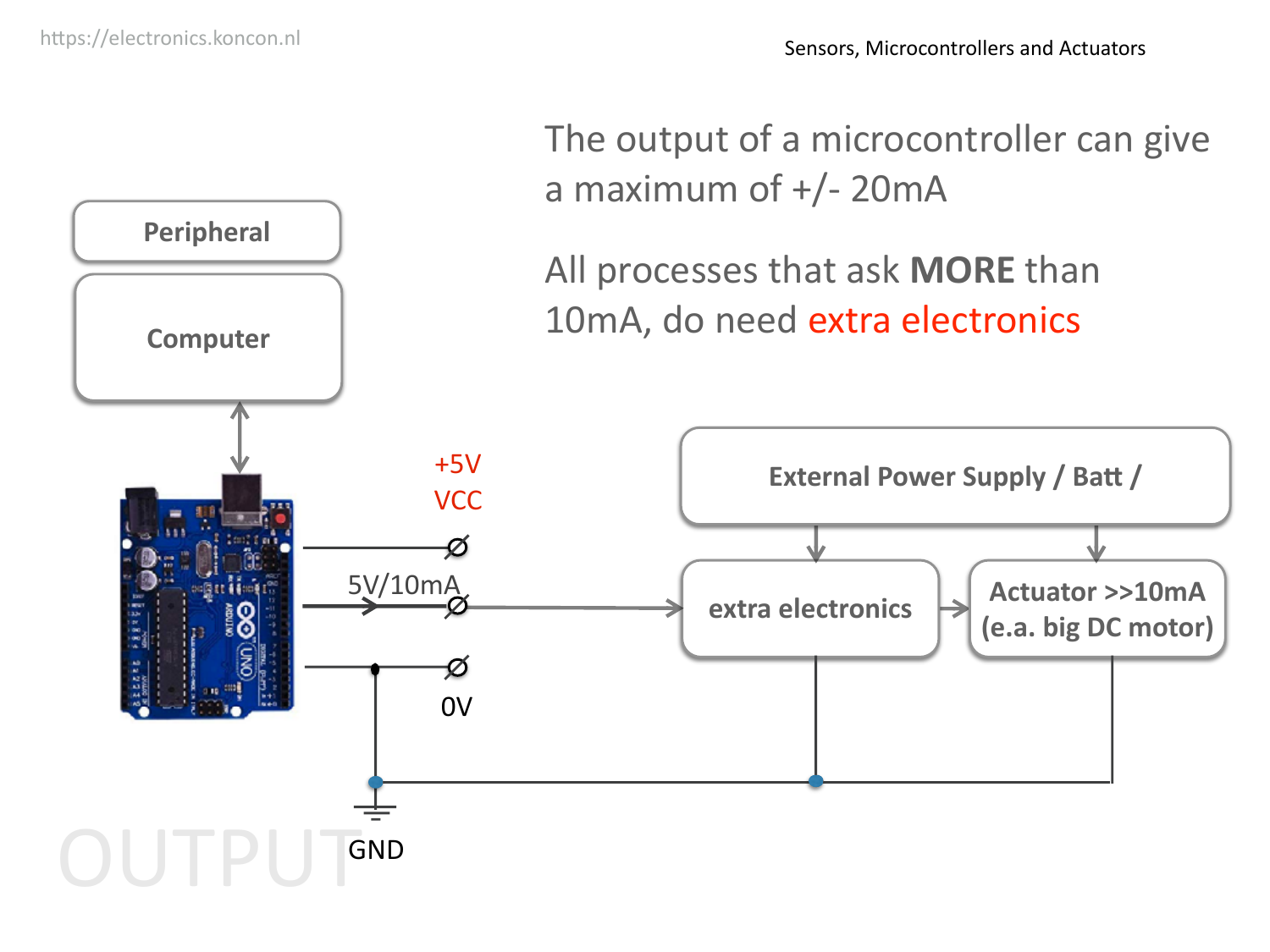

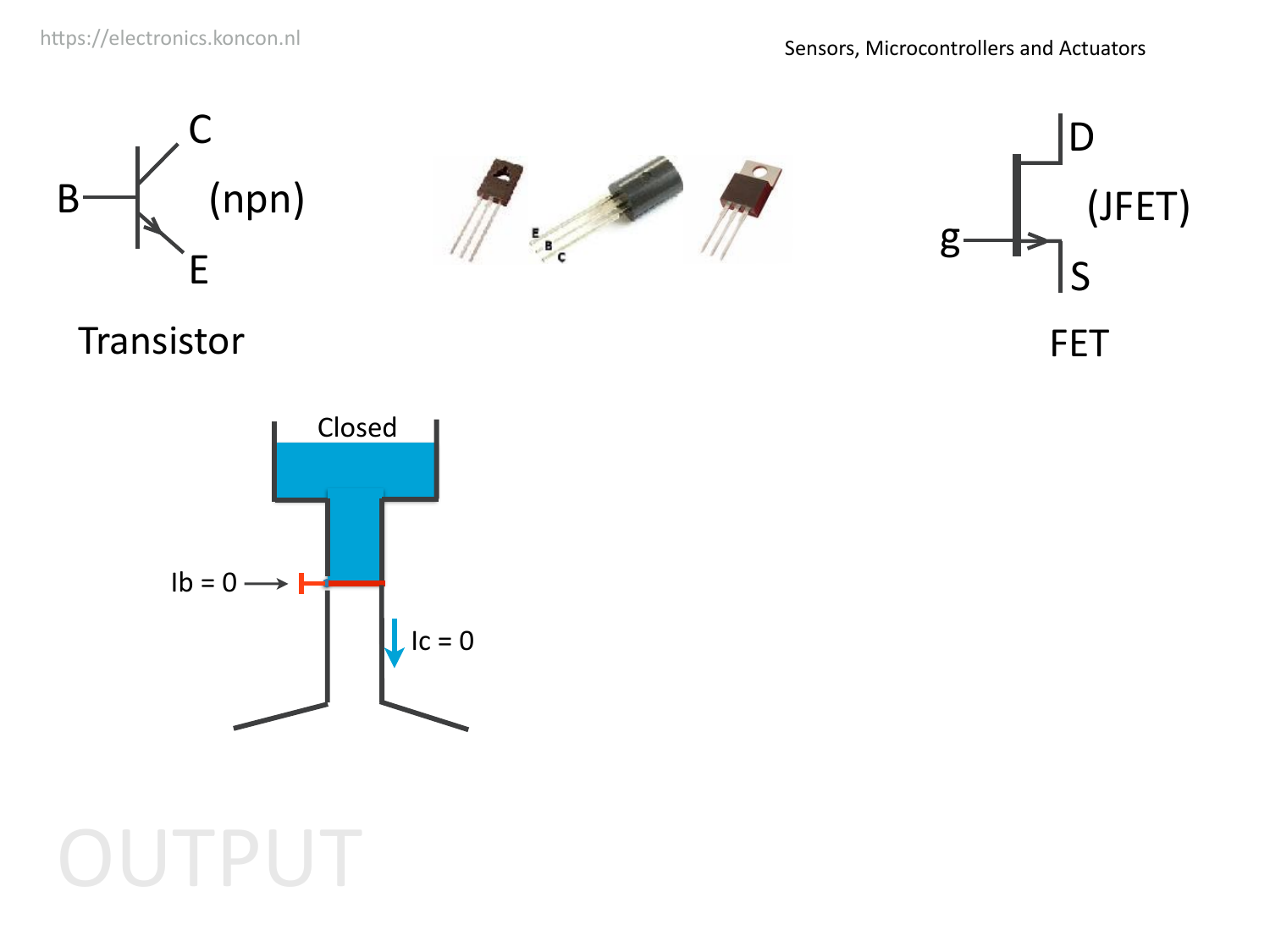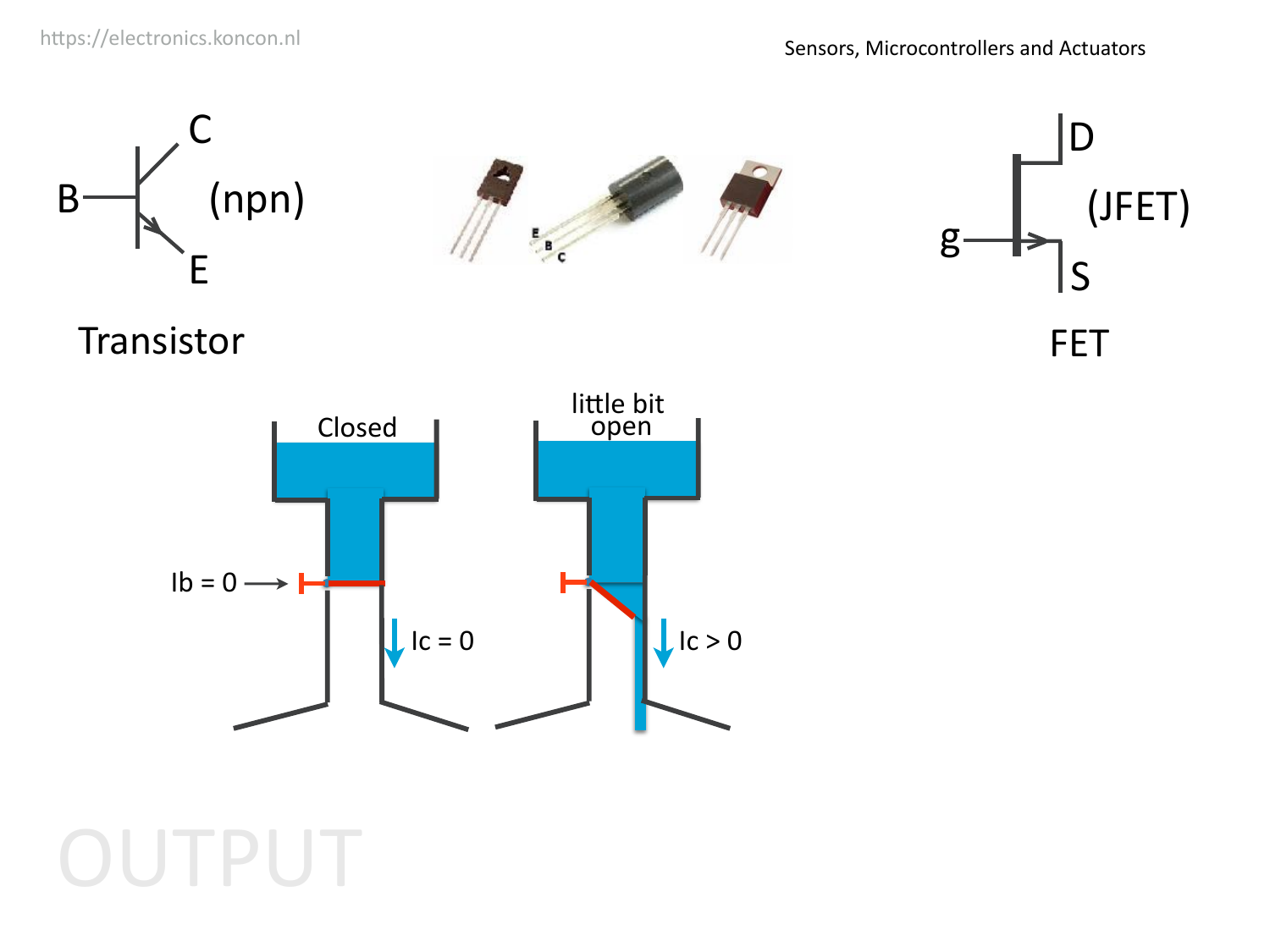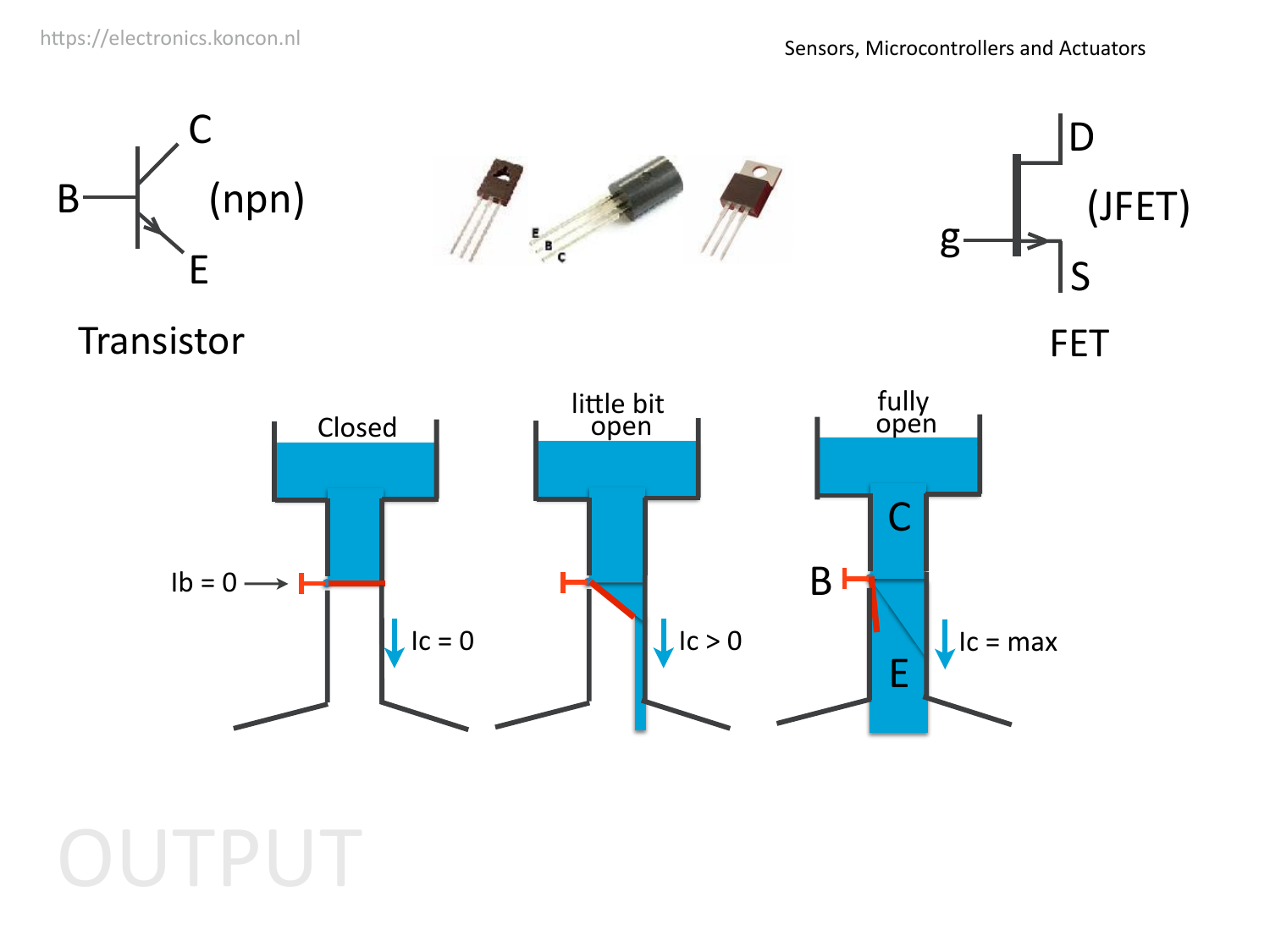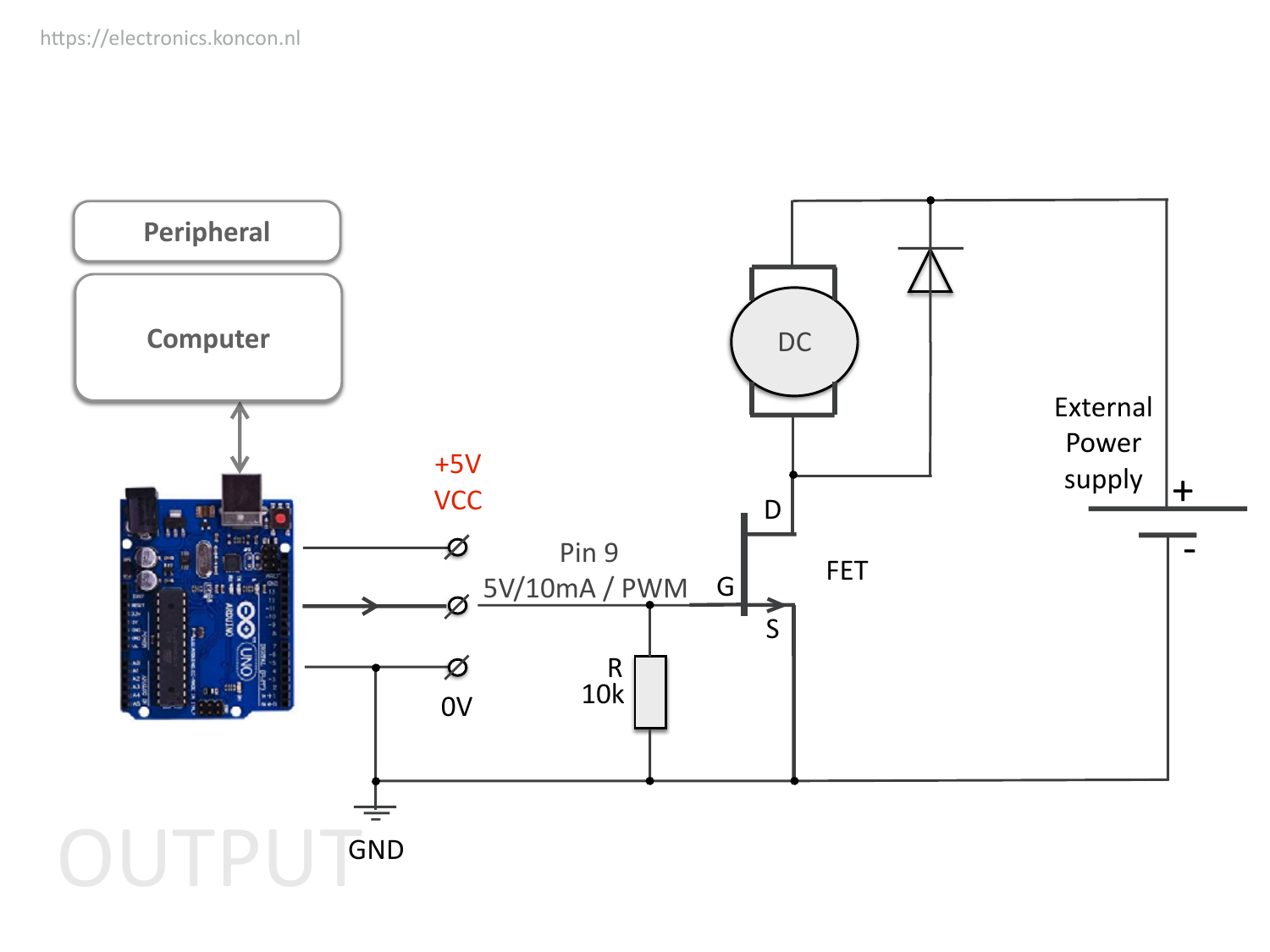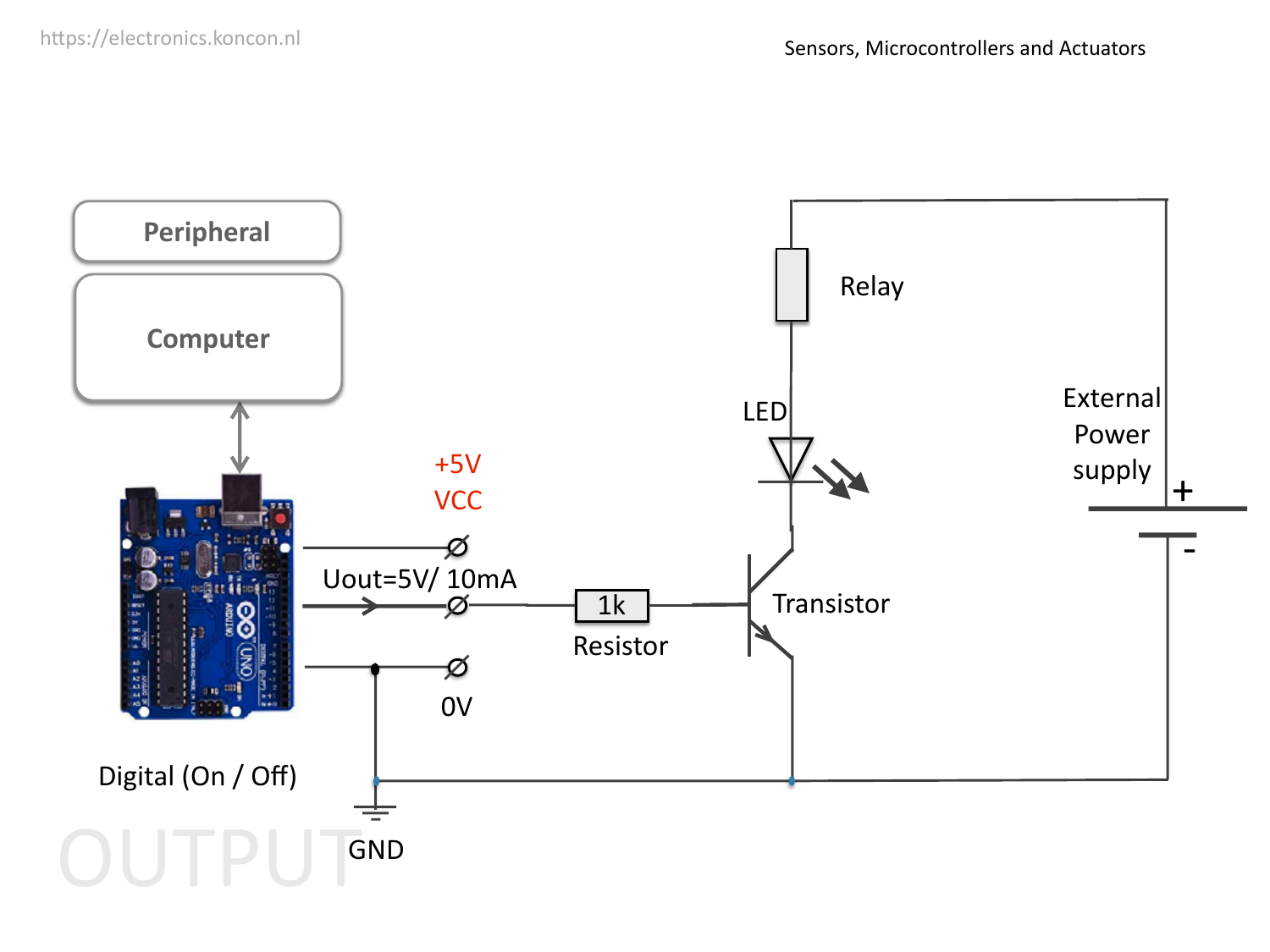